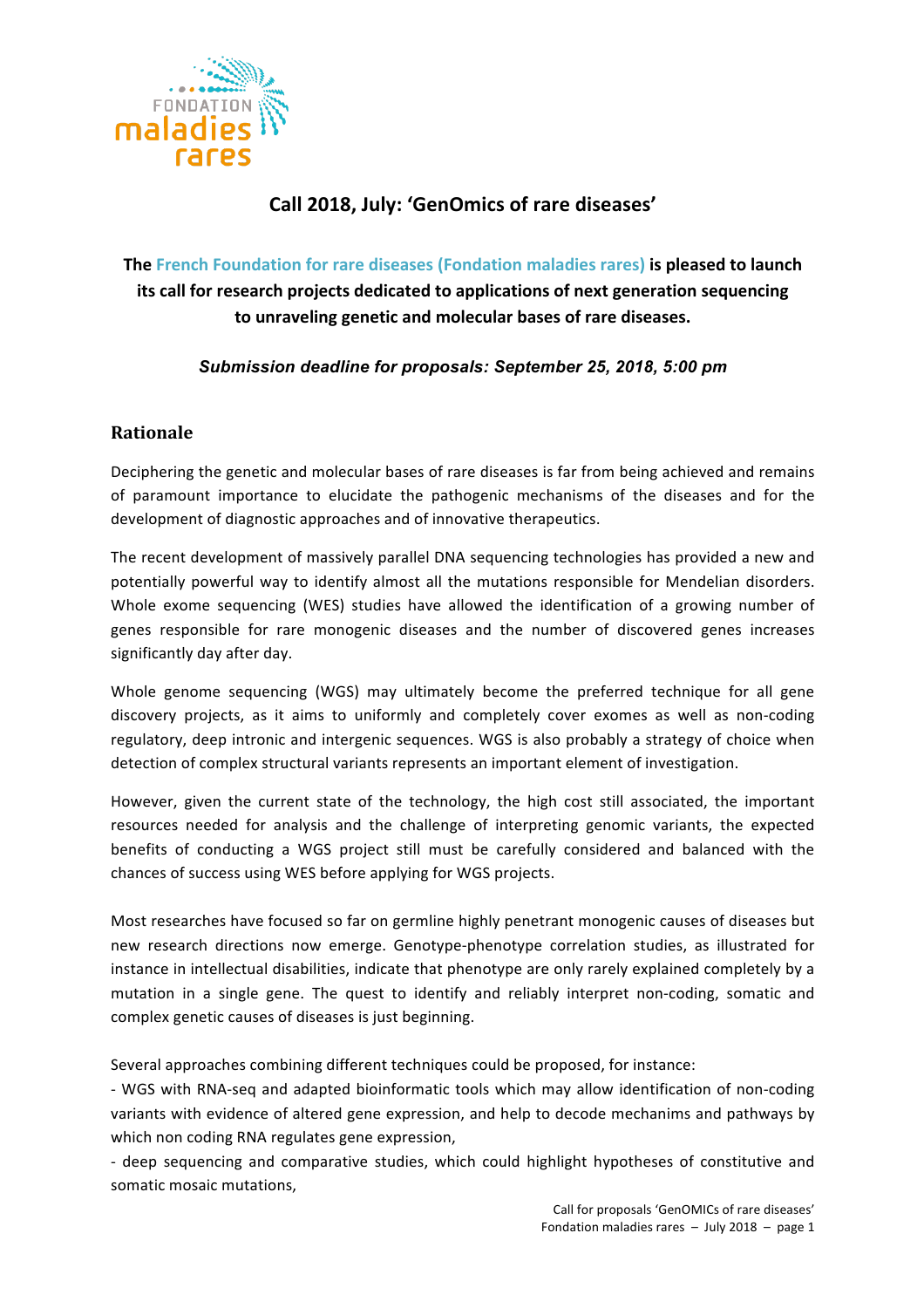

- miRNA expression deregulation and epigenetic changes, which can now be assessed in the etiology of diseases or in association with the phenotypic variability of diseases.

These new findings are driven by constant and rapid cutting-edge technological advancements that are now offering the possibility to address scientific issues, even at the single-cell scale, and are creating new opportunities for biomarker, preventive or therapeutic approaches.

## **Program description**

The goal of the open call for proposals is to support hypotheses driven research projects aimed at exploring genetic and molecular bases of rare diseases by the use of next generation sequencing approaches (Exome, Genome, RNA-seq, small RNA-seq, ChIP-seq, Methyl-seq, etc.) to make progress in the understanding of rare diseases with the aim to improve therapeutic strategies.

Priority will be given to projects that focus on well-characterised clinical phenotypes for which a genetic basis is postulated, that show potential leading to molecular diagnosis or therapeutic approaches in clinics, and for which applicants can demonstrate the availability of expert bioinformatics hub.

Projects based on exome sequencing of modifying genes are henceforth considered outside the scope of the call.

Successful applicants will have a facilitated access to the latest improvements and most appropriate techniques developed by experienced sequencing academic platforms and private companies.

Information about sequencing platforms/companies partners of the French Foundation for rare diseases are available on the website (http://fondation-maladiesrares.org/la-recherche/aide-aufinancement/nos-plateformes-partenaires). If specific needs are not covered by partner platforms, please contact the Foundation at aap-bio@fondation-maladiesrares.com in order to evaluate conditions of services.

For projects not using conventional WES nor conventional WGS, technical issues must have been discussed with platforms before submission to ensure feasibility of the project. Applicant will provide a detailed budget (based on a quote provided by a platform) of the sequencing and data analysis.

This program is open to research projects covering all rare diseases.

For rare cancers, the French National Cancer Institute, INCa, and the French Foundation for rare diseases have defined jointly the following criteria:

- high throughput sequencing projects concerning primary malignant tumors should be addressed to INCa,

- projects concerning benign tumors as well as systemic rare diseases involving tumor development will be evaluated within this call.

The aim of the call is in compliance with the goals set by the International Rare Diseases Research Consortium (IRDIRC).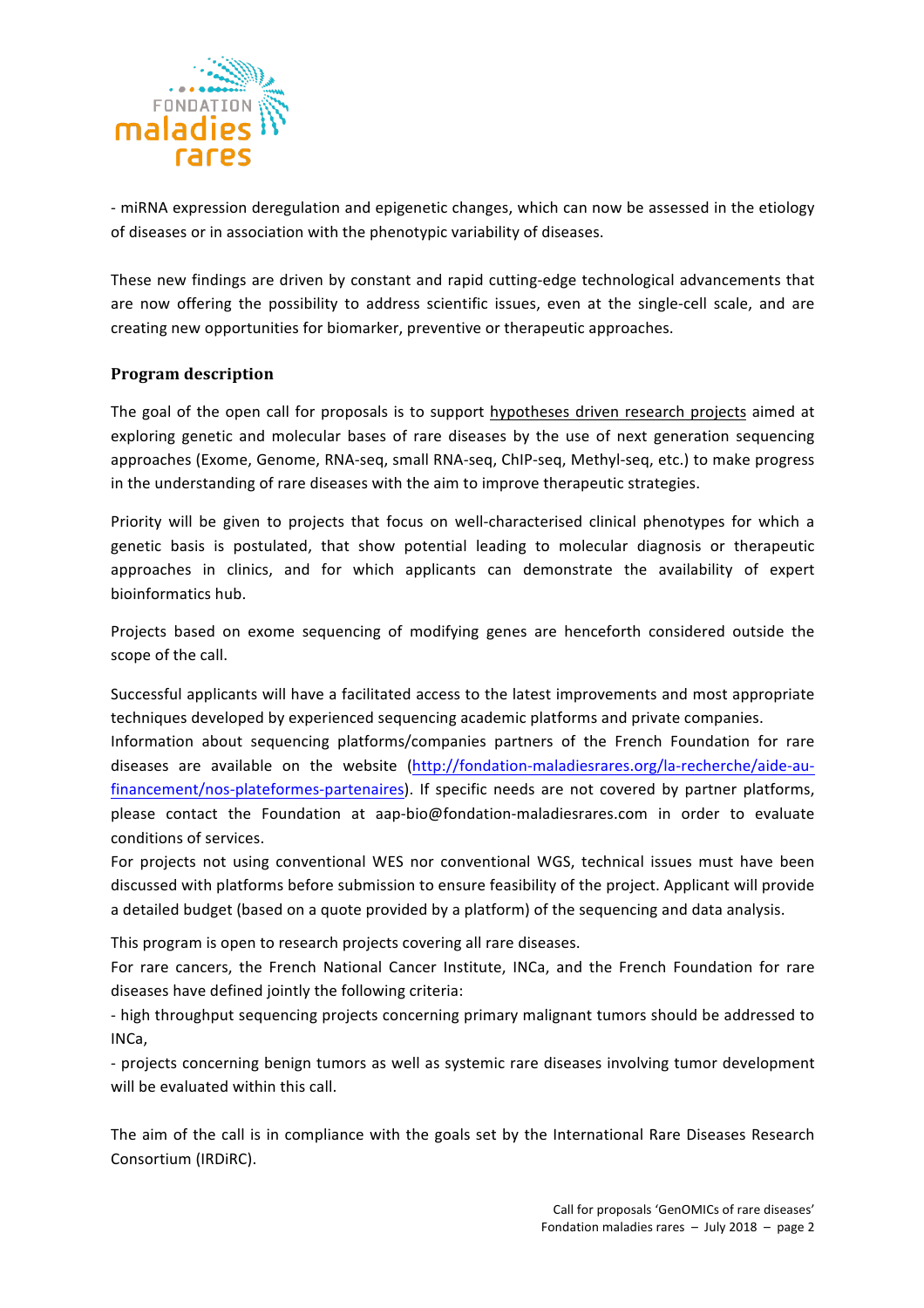

# **Instructions and Guidelines**

#### Proposal submission and schedule of the call

To complete and submit an application form, please access to the portal "Applicant portal".

## Submission deadline for proposals: September 25, 2018 (5:00 pm).

Proposals will be sent for evaluation to external referees and selected by a scientific *ad hoc* committee, composed of members of the Scientific Advisory Board of the French Foundation for rare diseases and NGS experts. The selection results will be communicated by e-mail to the principal investigator by January 2019.

## **Eligibility criteria**

- ∗ The principal investigator of the project must belong to a French research team**,**  affiliated to academia (research team working in universities, other higher education institutions or research institutes) and/or to clinical/public health sector (research team working in hospitals/public health organizations).
- ∗ This program is intended for analysis of **qualified existing biosamples only** and will not support participant enrollment, consent or biosample collection for new studies. Consents for analysis of samples for research purpose must be obtained prior to apply to this program.

## **Requirements for full proposals**

- ∗ *Applicants resubmitting projects are required to provide a detailed answer to the comments provided by the Scientific Committee of Fondation maladies rares at the previous session and highlight changes in the revised version.*
- ∗ *Applicants, who were principal investigators or partners in a project or whose team was*  previously funded by the GIS-Institute for rare diseases or by Fondation maladies rares since 2009 *are required to provide a detailed report on the results and impacts of all ended projects. For ongoing projects, a detailed progress and / or preliminary data report is required.* Report forms are available on the applicant portal or upon request by using: aap-bio@fondation-

## maladiesrares.com

Please attach all reports to the proposal.

## *If* these items are not fully answered, the submitted project will not be considered for funding.